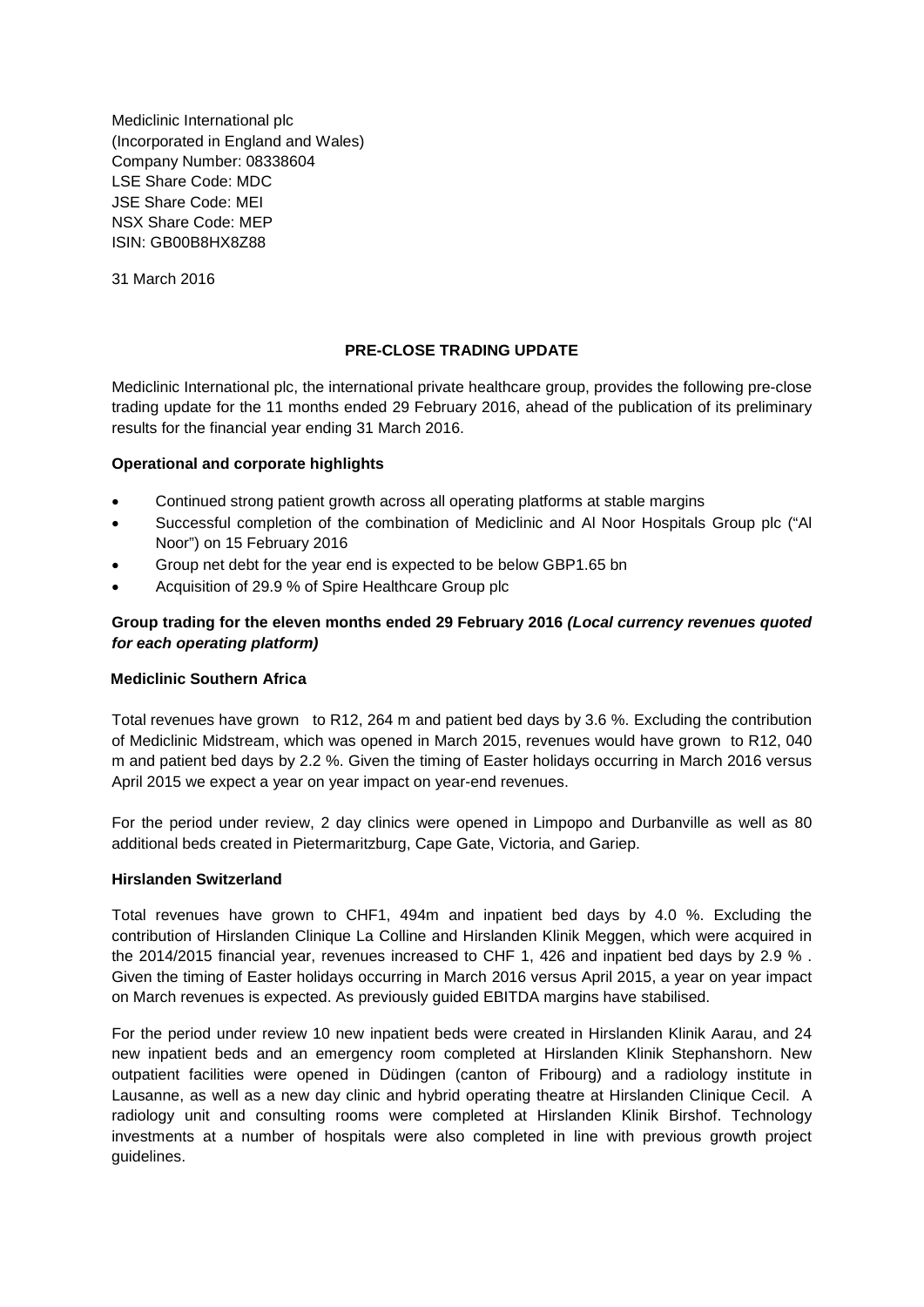### **Mediclinic Middle East**

Mediclinic Middle East (excluding Al Noor) total revenues have grown to AED1, 399m, bed day growth by 5.9 %, and outpatient and accident and emergency patient attendance by 3.7 %.

Al Noor operating performance is in line with management's expectations.

The integration of the Al Noor and Mediclinic Middle East businesses is well underway with a new leadership and management team in place. A further update on the progress and actions will be provided with the year end results.

The 40 bed Al Jowhara Hospital in Al Ain is expected to be commissioned in Q2 2016. The City Hospital Northwing expansion, creating an integrated oncology centre as well as additional outpatient services and an additional 80 inpatient and day beds, is expected to be completed in Q3 2016. The development of the new 188 bed Mediclinic Parkview Hospital and the 100 bed Al Noor Airport Road extension have both commenced and are on track for completion in Q1 2019.

# **Corporate**

### *Mediclinic / Al Noor combination*

The Mediclinic and Al Noor combination was concluded on 15 February 2016. For the 2015/2016 year end the weighted number of shares in issue will be 599 million and 737 million for the 2016/2017 financial year.

Group debt increased by drawing GBP 313 m of the GBP 400 m available bridge facility to fund the tender offer to Al Noor shareholders. Group net debt for the full year is expected to be below GBP 1.65bn. The refinancing of the bridge is underway and details will be provided on conclusion thereof.

#### *Mpilo trusts*

The Mpilo trusts were created in 2005 as part of a 10 year group Black Economic Empowerment initiative. The underlying shares were successfully sold in two book building exercises previously announced in December 2015 and January 2016 and overall a gross ZAR1.4 bn has been distributed to beneficiaries. A non-cash IFRS 2 charge of approximately GBP 10 m will accordingly be applicable which will be treated as non-underlying.

#### **Comment from Danie Meintjes**

"*This is Mediclinic's first trading update following our entry into the FTSE 100. We are pleased to announce trading for the 11 months to the end of February has been in line with management's expectations. The Group continues to deliver against its key performance indicators with growth in patient activity across all platforms at stable margins. With the Al Noor transaction completing on 15 February, we are now focused on the smooth integration of the business.*

*We expect the increase in demand for cost-effective quality hospital services across all our operating platforms to continue leading to further volume growth and increasing clinical complexity. Each platform has different challenges and all have specific opportunities. However, in line with industry trends, we are continuing to see the impact on our business of ongoing regulatory initiatives and increasing competition. We strive to differentiate ourselves from our peers in terms of our focus on patients, quality and safety. Leveraging on our Group strength, our platform distribution and our combined knowledge will allow us to unlock further benefits for both patients and shareholders.*"